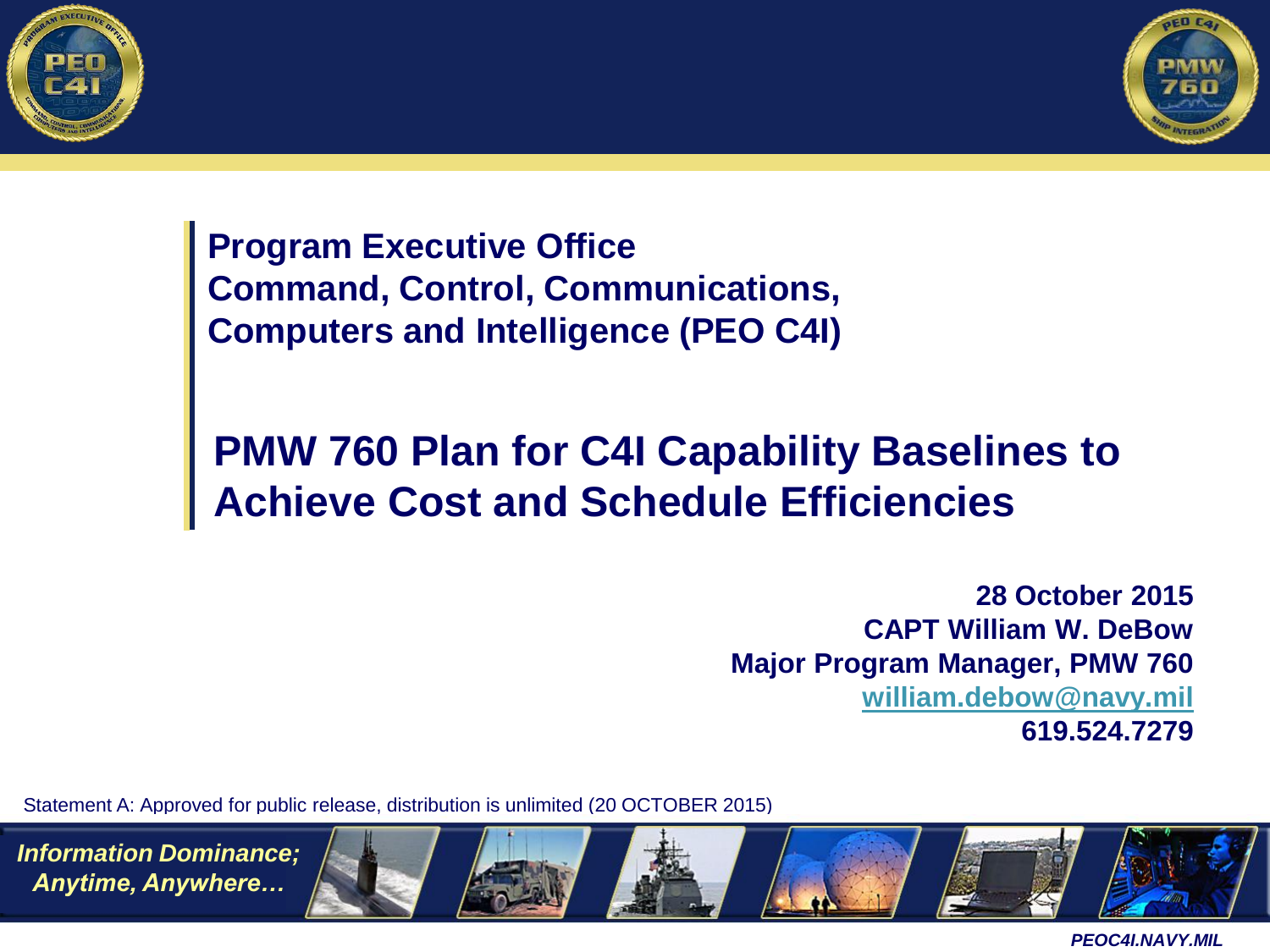

### **PMW 760 Overview** *Ship Integration Program Office*



- New Construction (NEWCON) C4I
	- $\triangleright$  Participating Acquisition Resource Manager (PARM) for C4I to PEO Ships, PEO LCS, and MDA
	- $\triangleright$  Deliver integrated and tested PEO C4I portfolio as part of overall ship acquisition
- Modernization (MOD) C4I
	- $\triangleright$  Plan C4I alteration installs into CNO and other avails
	- Integrate into NAVSEA "One Book" modernization planning efforts
	- $\triangleright$  Act as a source for Platform C4I Baseline Configuration Management
		- Transition planned alterations to SPAWAR Fleet Readiness Directorate (FRD) for installation

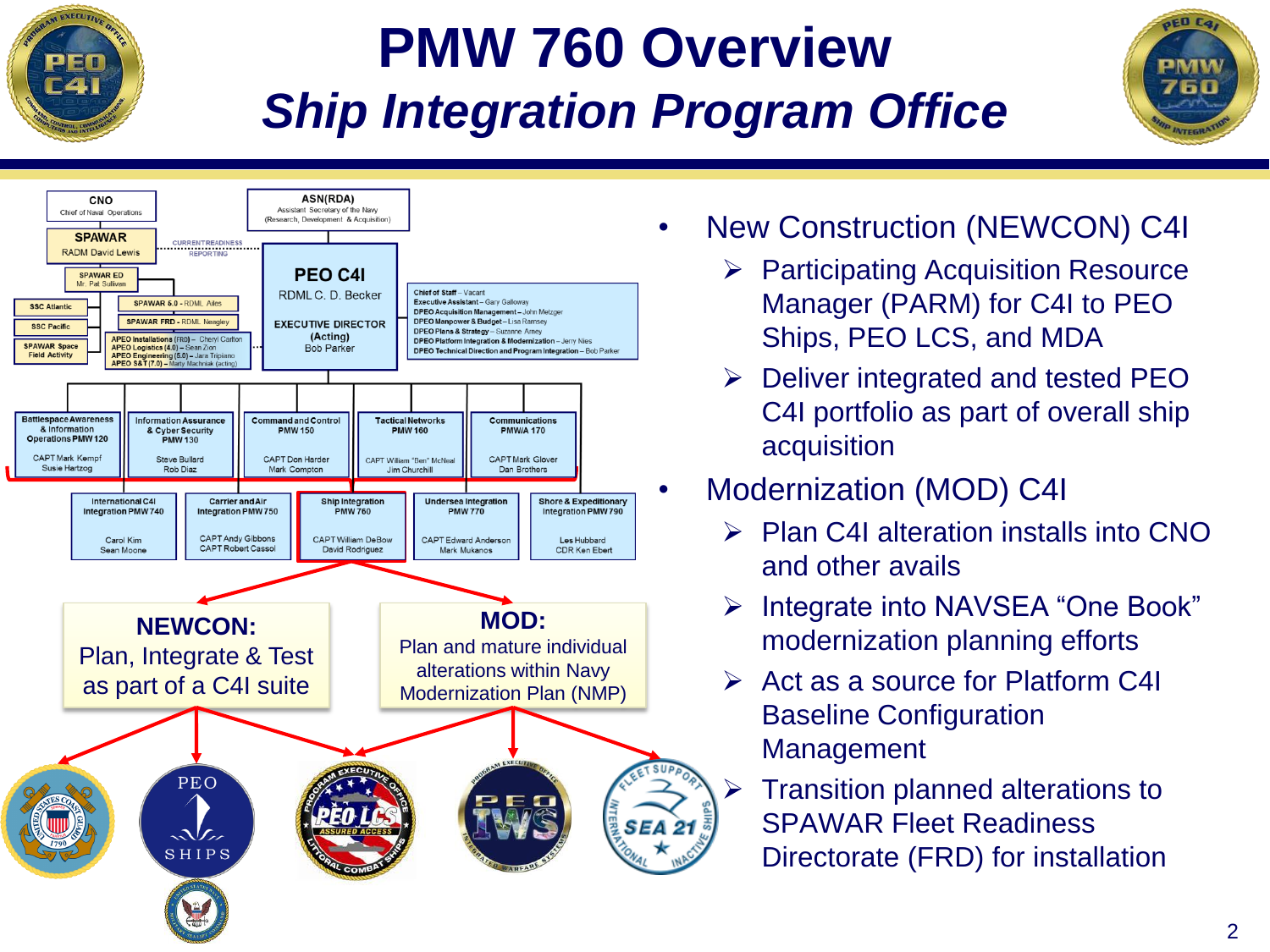

# **SPAWAR / PEO C4I Strategic Alignment**



| <b>SPAWAR GOAL</b>                               | PEO C4I GOAL                                  |  |
|--------------------------------------------------|-----------------------------------------------|--|
| ONE                                              | ONE                                           |  |
| Accelerate and Streamline Delivery of new        | Increase warfighting readiness through the    |  |
| capability and advanced technology to the        | improved development, testing, deployment,    |  |
| Fleet to maintain U.S. technological superiority | sustainment of, and training of C4I           |  |
| and to maximize warfighter advantage             | capabilities                                  |  |
| <b>SPAWAR OBJECTIVE</b>                          | PEO C4I OBJECTIVE                             |  |
| $\blacksquare$                                   | 1.3                                           |  |
| Decrease the number of deployed C4I              | Deliver integrated, tested, and supported     |  |
| configurations on DDGs                           | baselines for new and modernized capabilities |  |

• PMW 760's C4I Builds and Baselines effort:

 $\triangleright$  Provides the design, integration, testing, configuration management and training / ILS support for end-to-end modernized capabilities

*Partners in Reducing Variance in the Fleet*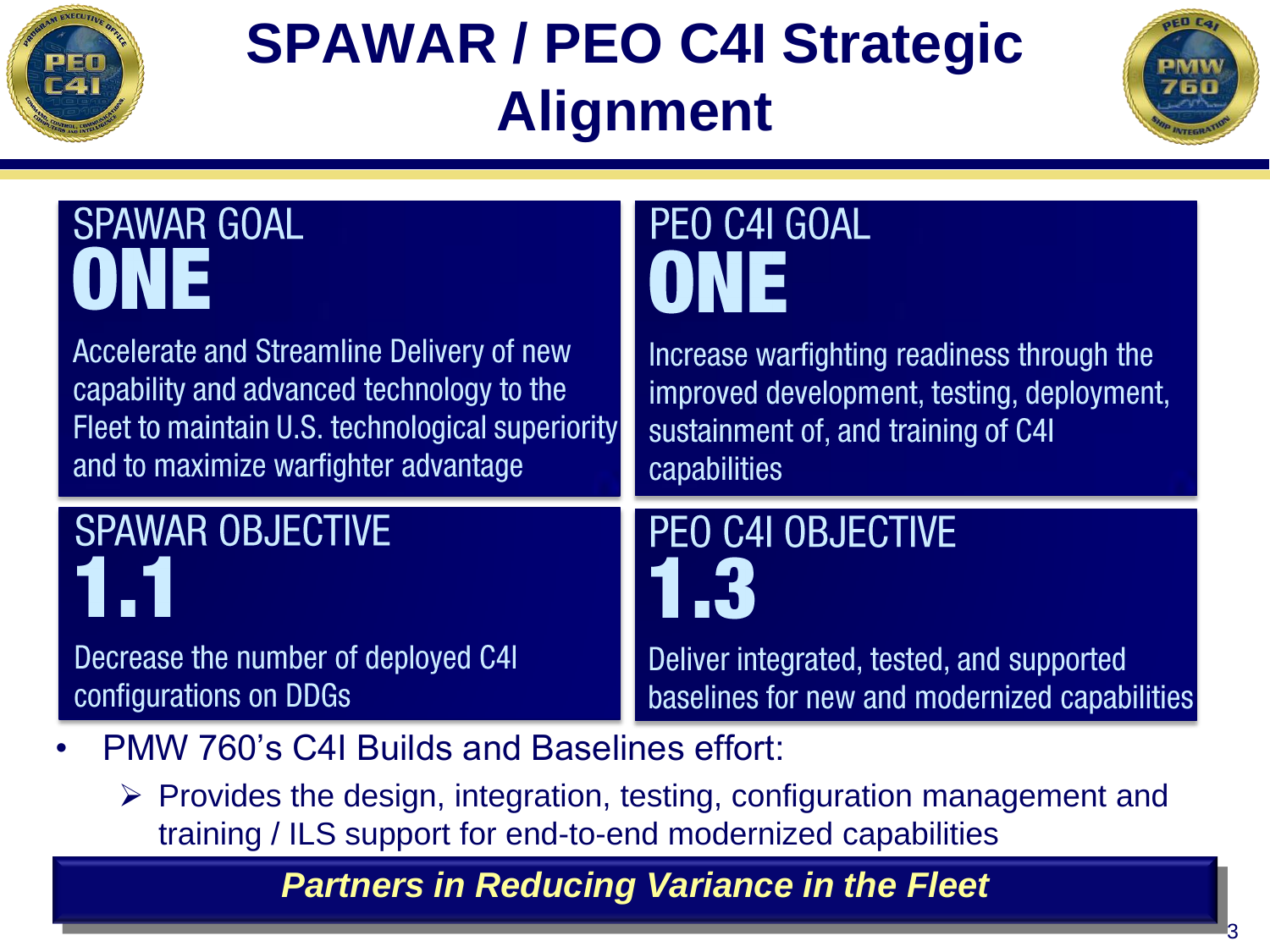

# **C4I Baselines**

### *Design and Integration "Wholeness" Efforts*



- PMW 760 will instill System of Systems (SoS) engineering, testing, training, ILS and Configuration Management rigor into delivery of C4I Baselines
- SoS Systems Engineering Benefits
	- $\triangleright$  Reduced installation time and cost
	- $\triangleright$  Validated capability ISO integrated systems (e.g., combat systems)
	- $\triangleright$  Reduced variance in fielded baselines
	- $\triangleright$  Integrated and repeatable end-to-end tests
	- $\triangleright$  Timely and relevant end-to-end training
	- $\triangleright$  Increased Fleet reputation

| <b>C4I Capability Baseline</b><br><b>Target</b> | <b>Class</b>                    | <b>Date</b> |
|-------------------------------------------------|---------------------------------|-------------|
| <b>DDG BMD Baseline 1.X</b>                     | <b>DDG Class</b>                | <b>FY18</b> |
| CG Baseline 1.X                                 | <b>CG Class</b>                 | <b>FY18</b> |
| LPD Baseline 1.X                                | <b>LPD 17 Class</b>             | <b>FY17</b> |
| <b>LPD NEWCON Baseline</b>                      | <b>LPD 17 Class</b><br>(NEWCON) | $FY22*$     |
| <b>LSD Baseline 1.X</b>                         | <b>LSD Class</b>                | <b>FY18</b> |
| FF Baseline 1.X                                 | FF 33 Class (NEWCON)            | $FY22*$     |

\* GFE Delivery In-Line to NEWCON

- CSRR is the PEO C4I model for Platform PMW systems integration
- PEO IWS's Advanced Capability Build (ACB) delivery is the model for AMOD (BL 9C.2) and AEGIS Ashore
- PMW 760 utilizing CSRR / ACB concepts for Platform C4I Design & Integration
- Pursuing Combat Systems engineering expertise to deliver C5I integrated solutions – IWS and MDA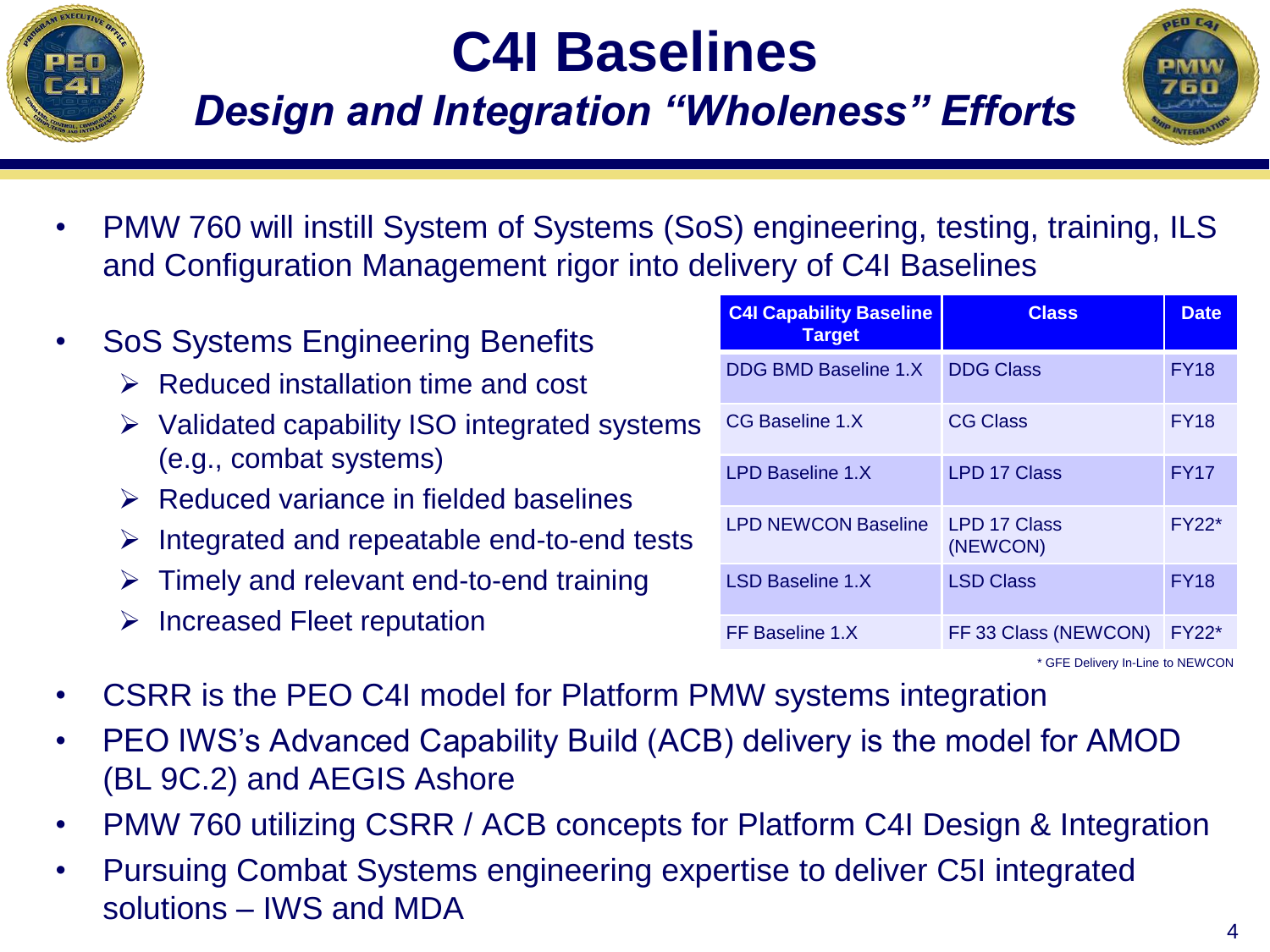

# **Align PMW 760 with Standard Acquisition Philosophy**



- Long Term (Strategic)
	- Evaluate establishment of ACAT Program of Record for C4I Capability Baselines to support New Ship Construction and C4I Modernization
- Near Term
	- Establish Configuration Management of SoS C4I Capability Baselines and Builds
		- Use existing configuration control structures, governance, and fielding strategies
		- Identify SW/HW, logical flow, and network configuration data in support of cybersecurity
	- $\triangleright$  SoS Test and Evaluation strategy and plans
		- Pre-install (i.e., Developmental) Testing
		- SOVT
		- SOT
		- Total Ship C5I Interoperability Test (TSCIT); end-to-end SoS testing
	- $\triangleright$  SoS Training
	- $\triangleright$  Institute Life Cycle Support
		- Address seams for materials / systems used to complete or standardize the SoS C4I Capability Builds

*Aligns to PEO C4I Strategic Objective 1.3 & SPAWAR Strategic Objective 1.1*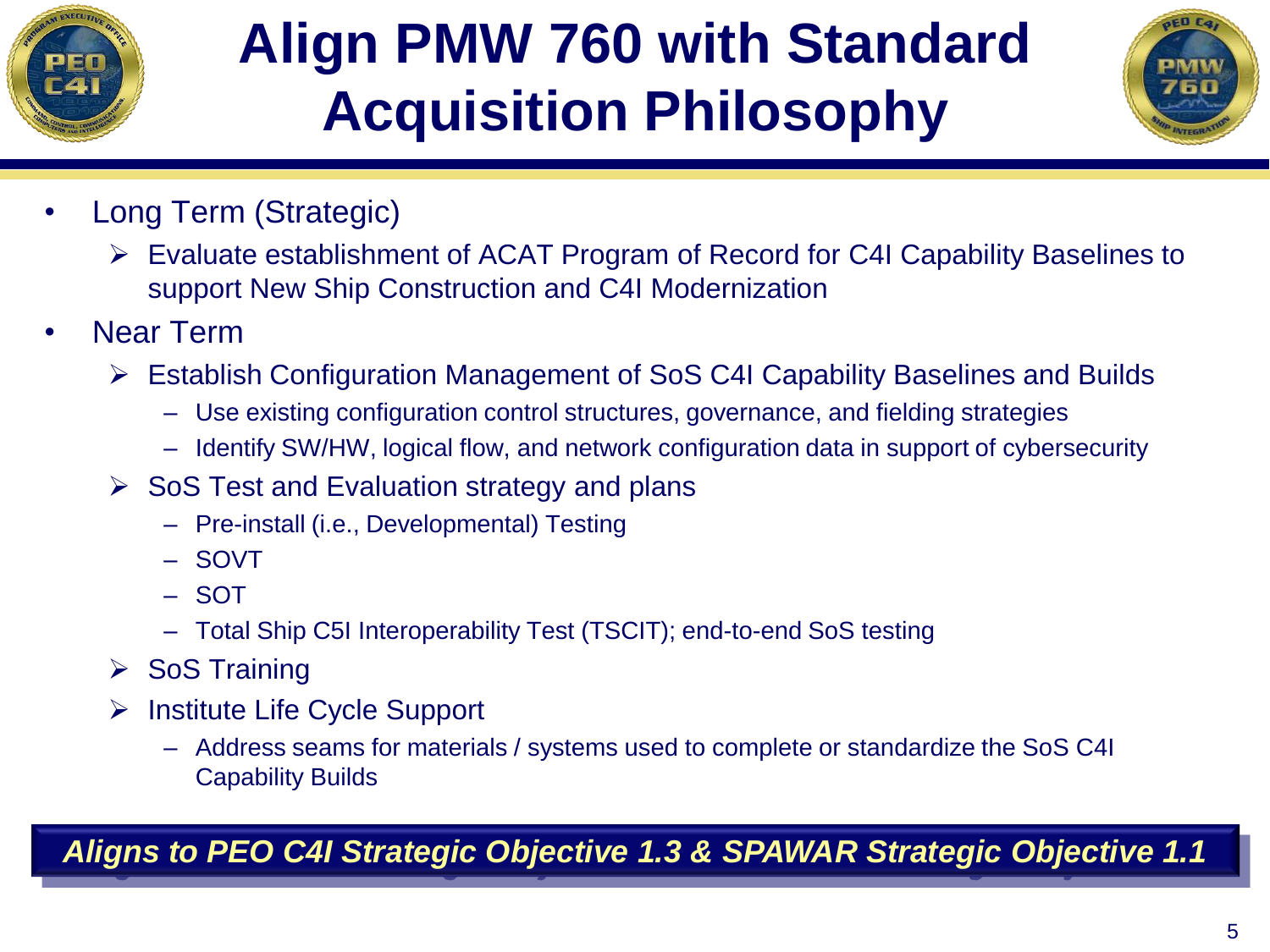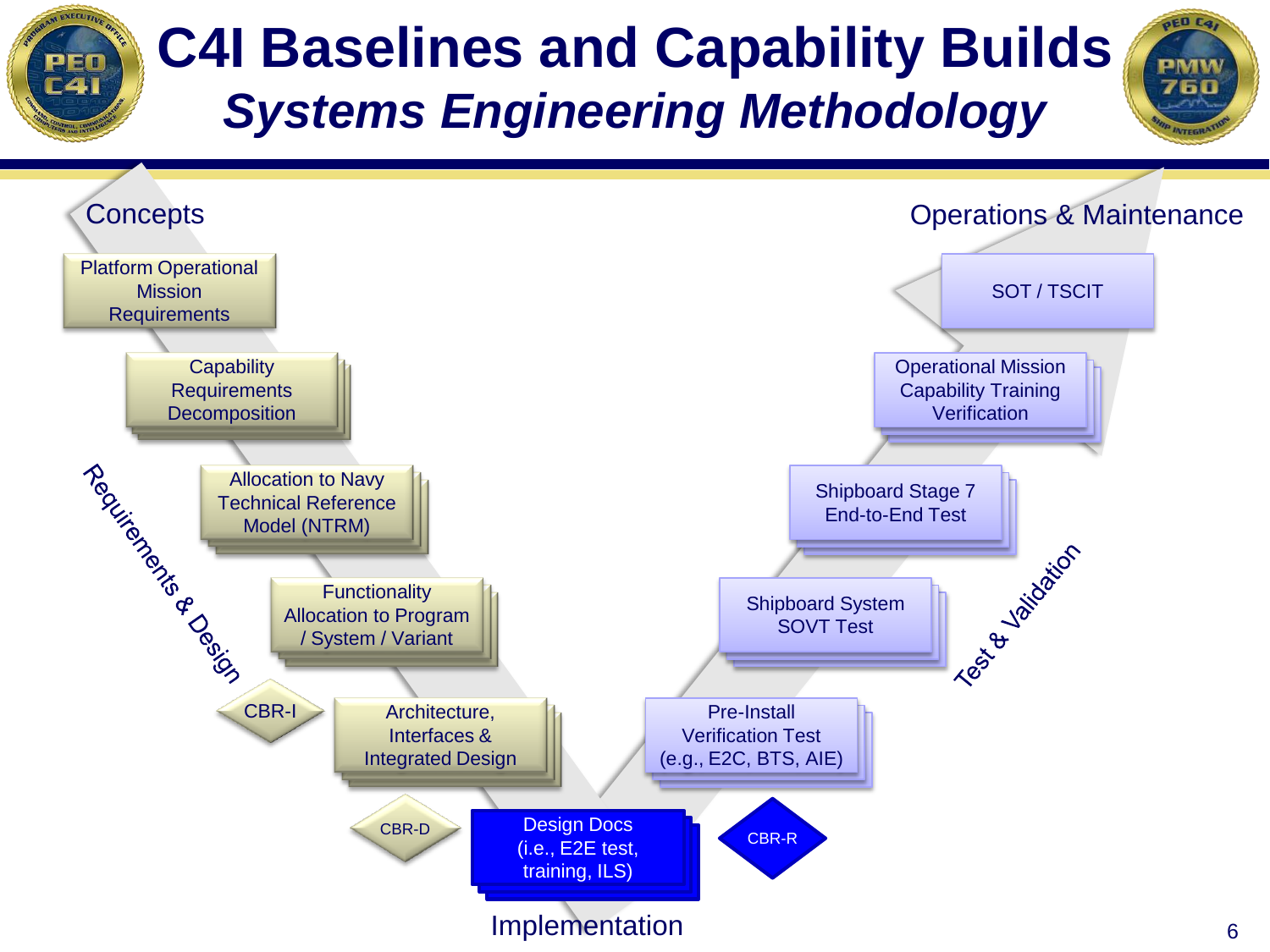

### **Fleet Benefits**



- Opportunity for New Ship Construction to leverage C4I Modernization lessons learned and baseline approach
- Validated capability ISO combat systems (e.g. Aegis B/L 9.C2)
- Migrate to C5I approach for test and integration
- Increased cost efficiencies gained through commonality and application of Systems Engineering rigor
	- CM rigor Reduced variance in C4I suite
	- End-to-end testing and evaluation
	- Relevant end-to-end training (ex: MTJ)
	- Reduced installation time
- C4I suite capability builds operationalized to platform mission areas
- Engineering design and integration efforts maintain internal and external System of Systems alignments
- PMW 760 = C4I Capability Design and Integration Agent

#### *Support and Defend the Constitution…*